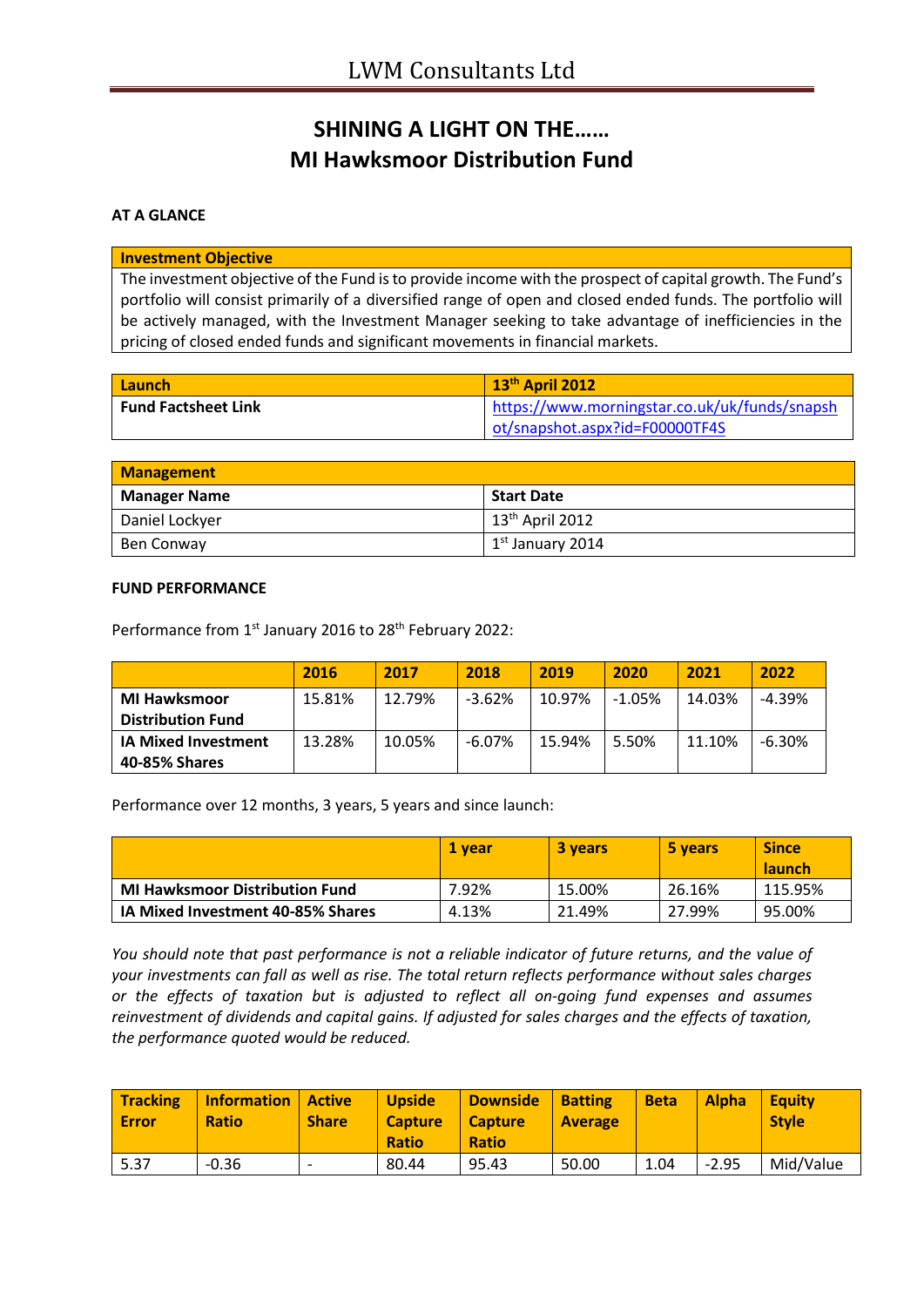## LWM Consultants Ltd

| <b>Volatility Measurements</b> |        |
|--------------------------------|--------|
| 3-Yr Std Dev (volatility)      | 11.74% |
| 3-Yr Mean Return (average)     | 4.77%  |

| <b>Investment Style Details</b> |        |
|---------------------------------|--------|
| Giant                           | 5.89%  |
| Large                           | 6.23%  |
| Medium                          | 10.33% |
| Small                           | 10.50% |
| Micro                           | 6.09%  |

| Top 5 Holdings                    |       |
|-----------------------------------|-------|
| LF Gresham House UK MIt Cap Inc   | 5.75% |
| CIM Div Inc Fd J Ordinary Shares  | 4.96% |
| Man GLG Income Professional Inc D | 4.80% |
| Phoenix Spree Deutschland Ord     | 4.11% |
| Oakley Capital Investments Ord    | 3.84% |

| <b>Top 5 Sectors</b>          |        |
|-------------------------------|--------|
| Industrials                   | 17.75% |
| <b>Financial Services</b>     | 16.94% |
| <b>Basic Materials</b>        | 15.16% |
| <b>Consumer Cyclical</b>      | 10.39% |
| <b>Communication Services</b> | 7.61%  |

| <b>Top 5 Regions</b> |        |  |
|----------------------|--------|--|
| United Kingdom       | 39.05% |  |
| Japan                | 17.47% |  |
| China                | 9.25%  |  |
| <b>United States</b> | 5.68%  |  |
| Canada               | 5.43%  |  |

#### **UPDATE….**

This is a strategy we have largely ignored but it has now come onto our radar. It is a multi-manager strategy. This means that it invests in other funds. This seems similar to what we do but there is a difference, and this is why we are looking and researching this further.

The strategy aims over the long term to deliver a positive outcome after charges and inflation over the long term. They don't aim to beat a benchmark although they have been placed in the IA sector. They are happy to have no exposure to markets which they deem as expensive. The fund currently has exposure to alternatives as well as equities. These alternatives, they feel, can deliver income and returns irrespective of the market conditions.

Some of the areas they have investment in includes energy storage, ships, digital infrastructure and royalties. Since launch the strategy has delivered both income and growth to deliver the overall return. 2019 and 2020 were disappointing periods for the fund. In 2019 there was effectively a bull market, especially in the US, and the fund was not positioned in these areas as they felt they were overpriced.